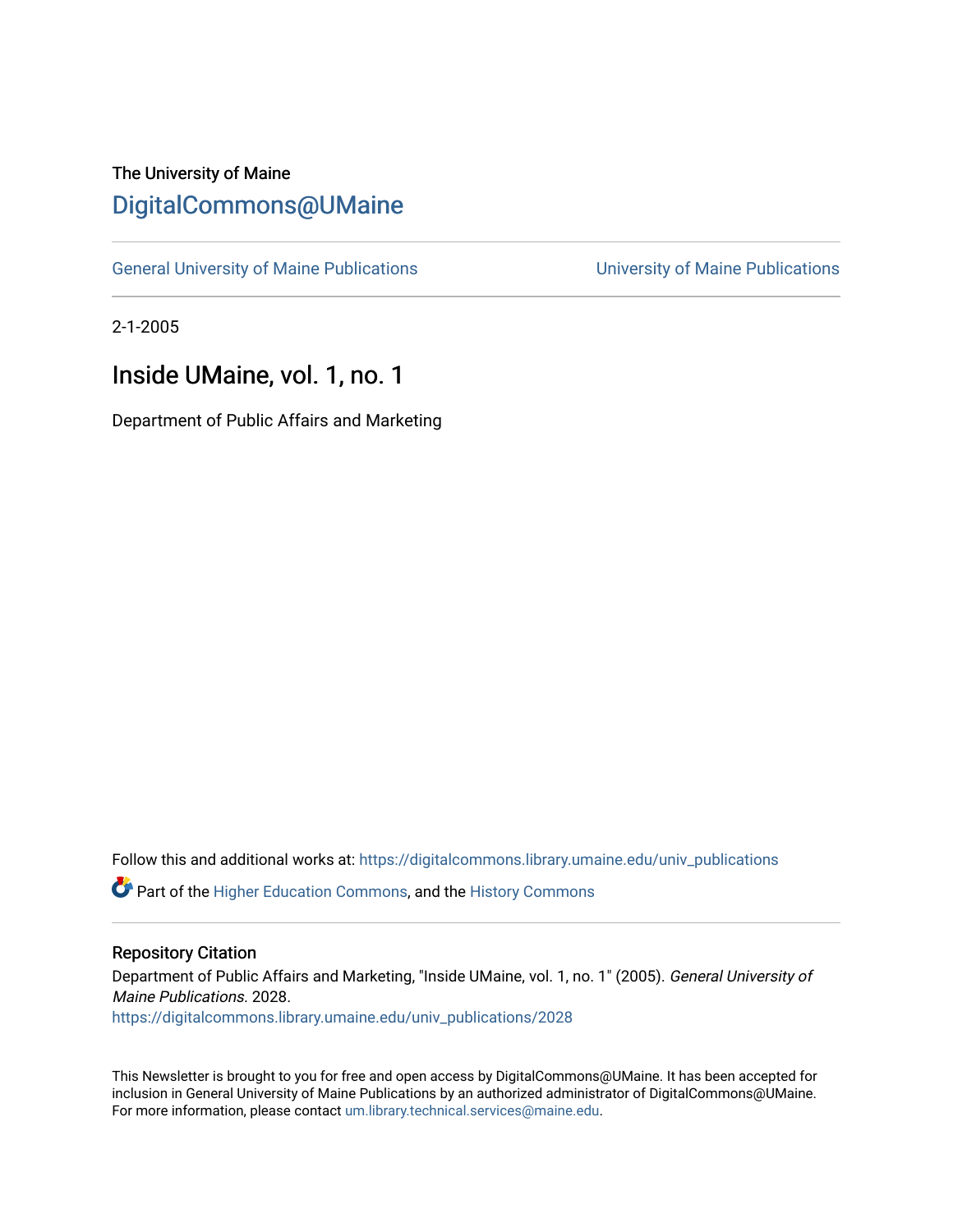

*University of Maine Employee Newsletter*, *Orono*, *Maine* 

## **UMaine Community Pulls Together To Help Family**

destroyed the Greenbush home a<br>possessions of her son's family,<br>Janice Madore, a 34-year UMaine ast September, when a fire destroyed the Greenbush home and possessions of her son's family, employee and administrative associate at the UMaine Career Center, was overwhelmed by the tragedy. But in the months following the fire, after a request for help went out over FirstClass, Madore and son Aaron's family were overwhelmed by the generous, expedient response by the university community.

"The response from the UMaine community was immediate and overwhelming," says Patty Counihan, Career Center director. "It is so heartwarming to know that in times of crisis our community comes together and is unbelievably caring, thoughtful, and generous."

Aaron, his wife Nikki and 18-monthold son Christopher received help from students and employees from all corners of the campus. Student groups, including the Senior Skulls and the Maine Swimming and Diving Team, and many campus faculty and staff members heard the call. Donations poured in.

Aaron and Nikki received appliances, including a washer and dryer, furniture, including a couch and a crib for Christopher, linens, clothes, gift certificates, toys, books, and even a set of Sesame Street Videos. Some anonymous gifts were simply dropped off quietly at

*continued on page 2*

#### *Online Resources*

#### **UMaine**

[www.umaine.edu](http://www.umaine.edu) **Inside UMaine**

[www.umaine.edu/insideumaine/](http://www.umaine.edu/insideumaine/)

**UMaine Today Online** [www.umaine.edu/umainetoday](http://www.umaine.edu/umainetoday)

**UMaine Today magazine** [www.umainetoday.umaine.edu](http://www.umainetoday.umaine.edu)

**MaineSci**

[www.umaine.edu/mainesci](http://www.umaine.edu/mainesci) **Go Black Bears**

<http://goblackbears.collegesports.com>



### **WI FI at UMaine** *Campus 80 Percent Wired for Wireless Laptop Access*

t used to be state-of-the-art technology, but Wi Fi, a.k.a. Wireless Internet access from laptop computers, is now considered must-have technology for institutions like universities, and most of the UMaine campus is now wired for wireless.

Over the last year or two, students, faculty and staff have been discovering new "hot spots" from which they can surf the Internet and answer e-mail from various locations around campus, including Fogler Library, the Memorial Union, classroom buildings, Offices and even along the mall.

"It's really convenient," says student Caroline Moore who commutes from Brewer. "I use it all the time."

Adds another student, Jay Kinzer, "It sure beats looking around for a plug-in."

More than 50 buildings on campus are now equipped to offer wireless network connections, as the Department of Information Technologies and UNET continue to install equipment to expand access, says John Gregory, executive director of Information Technologies.

Most, if not all, of the office and classroom buildings, in addition to central

### From the President



We are pleased to present the first issue of *Inside UMaine,* our new monthly faculty staff publication.

Many of you have spoken to me, making a convincing case that our community needs a printed publication for employees. I agree. Effective and timely communication is a key to helping us move forward, and I'm confident that *Inside UMaine* will quickly become an important means for us to share news about our professional community.

We plan to issue *Inside UMaine* once a month during the academic year. It will complement the university's other communication vehicles, including the *UMaine Today* magazine, UMaine Today Online and various other online information services, such as the university's Web-based calendar. There is more information than ever available about the exciting things happening at UMaine, and we are pleased to add this publication.

The success of *Inside UMaine* will depend on reader input. In this issue, you will find notices of professional achievement, along with stories about items of interest. George Manlove in Public Affairs is the point of contact for *Inside UMaine.*

George is looking forward to receiving story ideas and notes about your accomplishments. He can be reached at 581-3756 or via FirstClass.

Thank you to all those individuals and employee groups whose enthusiasm for the university where they work led to the creation of *Inside UMaine.* I hope that you enjoy it.

> Bob Kennedy *Interim President*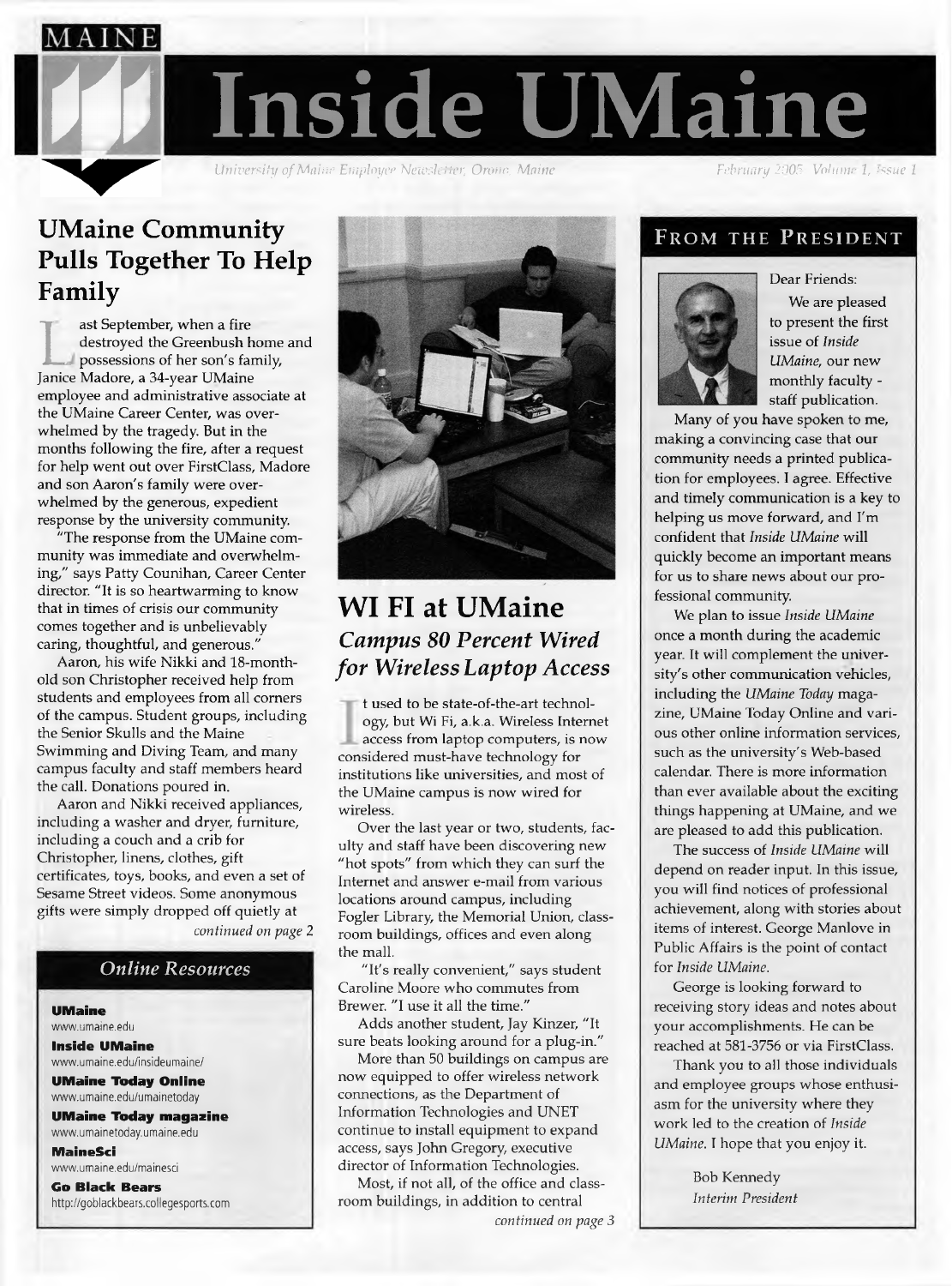# **Libraries Launch Digital Gateway**

The University of Maine System Libraries recently created a new online database for public use to support the education, research and public Service mission of the universities.

The Gateway to Digital Collections provides online access to thousands of selected digitized materials in all formats — full text, image, sound, video and search aids. Material comes from the special collections of the UMS Libraries, among other cultural institutions in Maine.

The Netlibrary collection and the Project Gutenberg collection (public domain titles) include more than 7,000 electronic books, abstracts or links to full text UMaine theses since 1964 and dissertations since 1876, and a sheet music collection of approximately 22,000 pieces of historical and popular sheet music published and played between the mid-19th Century to about 1990, in addition to digital images of nearly 300 modern and Contemporary prints and images of artwork.

The Fogler Library Web site: [www.library.umaine.edu](http://www.library.umaine.edu) includes a link to Gateway. ■

### **UMaine Community Pulls**

**Together***from page* <sup>1</sup>

the Career Center — and all came with heartfelt, kind words for the family, Counihan says.

"We thank everyone for their help and all the donations," Aaron Madore says. "I wasn't really expecting that."

The family is currently living in Orono, but hopes to buy a modular home and put it on their land in Greenbush, near the site of their former home, and move in this month, if all goes as planned.

They received more than 50 donations, says Counihan, and "they are so appreciative and grateful for the outpouring of support by the UMaine com $m$ unity."

#### **Public Safety Spearheads Holiday Campaign**

Representatives of UMaine's Dept. of Public Safety delivered hundreds of toys to Spruce Run, the Bangor Organization serving people affected by domestic abuse. Public Safety officers and others collected six boxes of toys donated for children at the center for the holiday season, birthdays and other special occasions. The toys came from donation boxes set up in all UMaine residence halls, the University Credit Union and the Public Safety building.

Officer Deb Mitchell and Public Safety Communication Specialist Chip McInnis developed the idea for the campaign and managed its execution.

#### **Mosher, Parks Provide Web Training to State**

When managers of Maine government's websites needed help using specialized Software to make their Web sites accessible to all users, they turned to UMaine Web master Howard Mosher and Alan Parks, coordinator of dissemination and technology at the Center for Community Inclusion and Disability Studies and chair of the campus Subcommittee on Universal Design for the Web. In December, Mosher and Parks conducted a session for five of the state's Web and network managers, training them on the use of Hiawatha Software Company's AccVerify Professional Software.

### **DiLuzio Joins Apple Team**

Raphael DiLuzio, assistant professor of new media, has been accepted into an elite international group of 300 educators selected to become Apple Distinguished Educators, experts in Apple products who will work for one-year terms as advocates, advisors and content developers for Apple Computers, Inc.

When new technologies are developed, these leading educators are the first to make effective use of technology to support classroom learning objectives. As mentors, they influence other educators by presenting their successes at key conferences and events, leading hands-on workshops, and getting actively involved at the local, state, and national levels. During their one-year terms, Apple Distinguished Educators receive hardware, software, and professional development.

### **Kersbergen, Rosenwasser, Vetelino Win Professorships**

Three University of Maine faculty members were among 10 professors honored recently by the University of Maine System Chancellor's Office for research contributions in fields that advance Maine's scientific, agricultural and economic development.

Cooperative Extension Prof. Richard J. Kersbergen, psychology Prof. Alan M. Rosenwasser and electrical and Computer engineering Prof. John F. Vetelino received University of Maine System Trustee Professorships in December. The one-year professorships, which carry a research stipend, honor and support outstanding university faculty from the seven System campuses, recognizing individuals who have made significant contributions to academic excellence within the System.

The awards "reflect the rich diversity of research, teaching and outreach at the University of Maine," says John Mahon, UMaine'<sup>s</sup> interim provost. "Research by these professors in the study of alcoholism (Rosenwasser), organic milk production (Kersbergen) and in sensors (Vetelino) at the nanoscale level, are most appropriate at this time."



*Inside UMaine* is published monthly by the Department of Public Affairs and Marketing, and its success depends upon a communitywide effort. We ask you to please forward news, notes and tips about friends, colleagues — or yourselves — to George Manlove by e-mailing: [insideum@maine.edu](mailto:insideum@maine.edu), calling 581-3756 or mailing to Inside UMaine, Dept. of Public Affairs, 5761 Keyo Building, Orono, ME 04469-5761. You can find *Inside UMaine* on the Web at [www.umaine.edu/insideumaine](http://www.umaine.edu/insideumaine) We welcome your feedback.

Layout and design by the University of Maine Department of Public Affairs and Marketing. Printed by University of Maine Printing Services.

In complying with the letter and spirit of applicable laws and in pursuing its own goals of diversity, the University of Maine System shall not discriminate on the grounds of race, color, religion, sex, sexual orientation, national origin<br>or citizenship status, age, disability, or veterans status in<br>employment, education, and all other areas of the University. The University provides reasonable accommodations to qualified individuals with disabilities upon request.

*A Member ofthe University ofMaine System*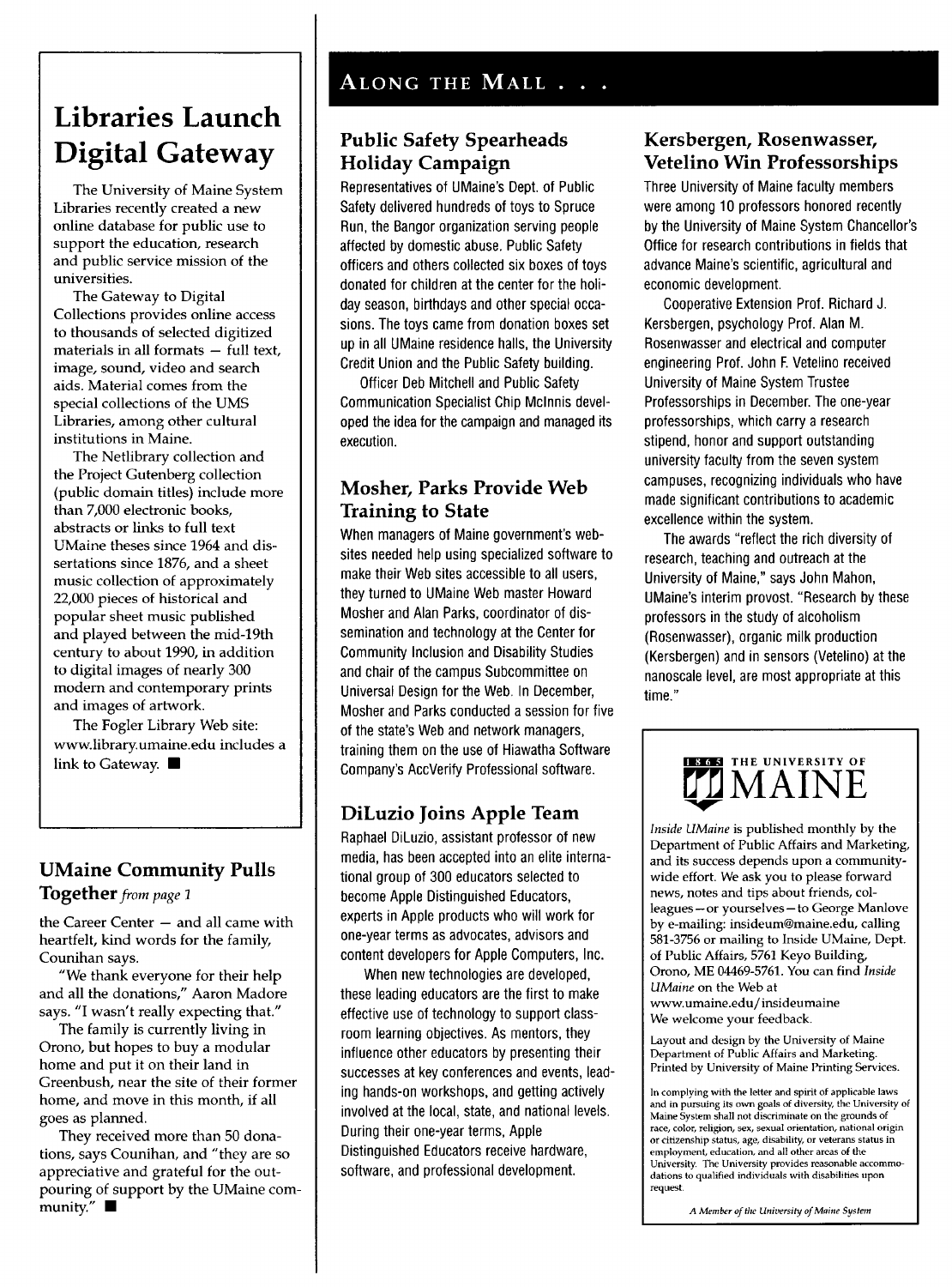# **CCAUE Campaign Tops \$106,000**

than \$106,000 to the 2004<br>
Combined Charitable Appeal for<br>
University Employees campaign, surpass-Maine employees donated more than \$106,000 to the 2004 Combined Charitable Appeal for ing the target goal of \$100,000.

"It was successful this year," says Wanda Legere, assistant to the provost and co-chair of the campaign with Mary Skaggs, director of Student employment and volunteer programs. "It was the first year we have been able to go over the top by this amount."

The CCAUE donations will benefit the United Way of Eastern Maine and other non-profit charitable organizations.

Legere, who has co-chaired or worked on several other CCAUE campaigns, says the isn't sure why so many of UMaine's 2,500 employees donated, but she believes the increased number of prizes offered this year to employees who contributed helped.

The campaign went from handing out one or two grand prizes to more than 120 smaller prizes this year.

"It's been fun, but overwhelming," she hays. "People were really generous."

With all the prizes handed out after weekly drawings, Legere says, "my office looked like a warehouse, with the piles of lunch bags, clocks, books, CDs, t-shirts and backpacks ready to be distributed." Prizes also included autographed books by UMaine alumni and Maine authors Stephen King *(On Writing)* and Sanford Phippen *(Kitchen Boy).*

At the United Way in Bangor, campaign director Carrie Elliott reports that the Overall campaign was doing well in reaching toward its \$2.5 million goal. UMaine is among the largest contributors, she says.

"It is a great campaign," Elliott notes. "The employees of the University of Maine have continued to be extremely generous and have continued to give back to the communities in which we all live and work."

The CCAUE campaign "is truly an exceptional effort only because of the many volunteers who put so much time and effort into it and the number of generous donors," she says. **B**

# *Managing your personal data...*

You can get technical assistance with difficulties with PeopleSoft by contacting the university Help Desk or call the UNET Help Desk at 561-3587, Monday-Friday, 7 a.m. to 10 p.m. and from 8 a.m. to 5 p.m. Saturdays.

For help with time entry, payroll and other employee-related interactivity, contact the UMaine HR Office.



### **Campus Wired for WireleSS***from page <sup>1</sup>*

gathering places, are wired for wireless access, Gregory says.

Technicians have been at work over the last year installing wires and jacks needed to reach out to laptops and other computers fitted with wireless access capabilities. The job is 80 percent complete.

"All the buildings that are going to be covered have been site-engineered," Gregory says, "and many have had the wires run."

Some buildings present installation crews with unique problems that affect reception, he says. "Every building's a different building. Those with metal walls or metal lathe in the walls make it harder for reception," he says. "If it were just a matter of going out and sticking the access port up, we'd have it up this afternoon."

For laptop owners, connecting to the Internet via the new System requires a wireless NIC PC card, available at most computer stores, including the Computer Connection, from \$35 to \$70.

Once outfitted with a NIC card, a user can access the system network, where he or she will be asked to register for security reasons. Employees will be asked for their PeopleSoft identification and passwords, and Students use a UNET password.

The UNET Help Center in Shibles Hall can assist with passwords to activate accounts if Students have difficulty on their own, Gregory says. Students and staff from throughout the University of Maine System can access the UMaine network. For visitors and people without network access, Information Technologies' Help Center (581-2506) in Shibles Hall can assign a temporary guest password.

Colleges and universities across the country are scrambling to update their Internet access technology, as that is one of many things that can weigh as a positive or negative factor when prospective students research an institution.

For questions about wireless connections on campus, Gregory recommends calling the Information Technologies Help Desk at 581-2506 or referring to the Information Technologies Web site at <http://www.umaine.edu/it/> **B**